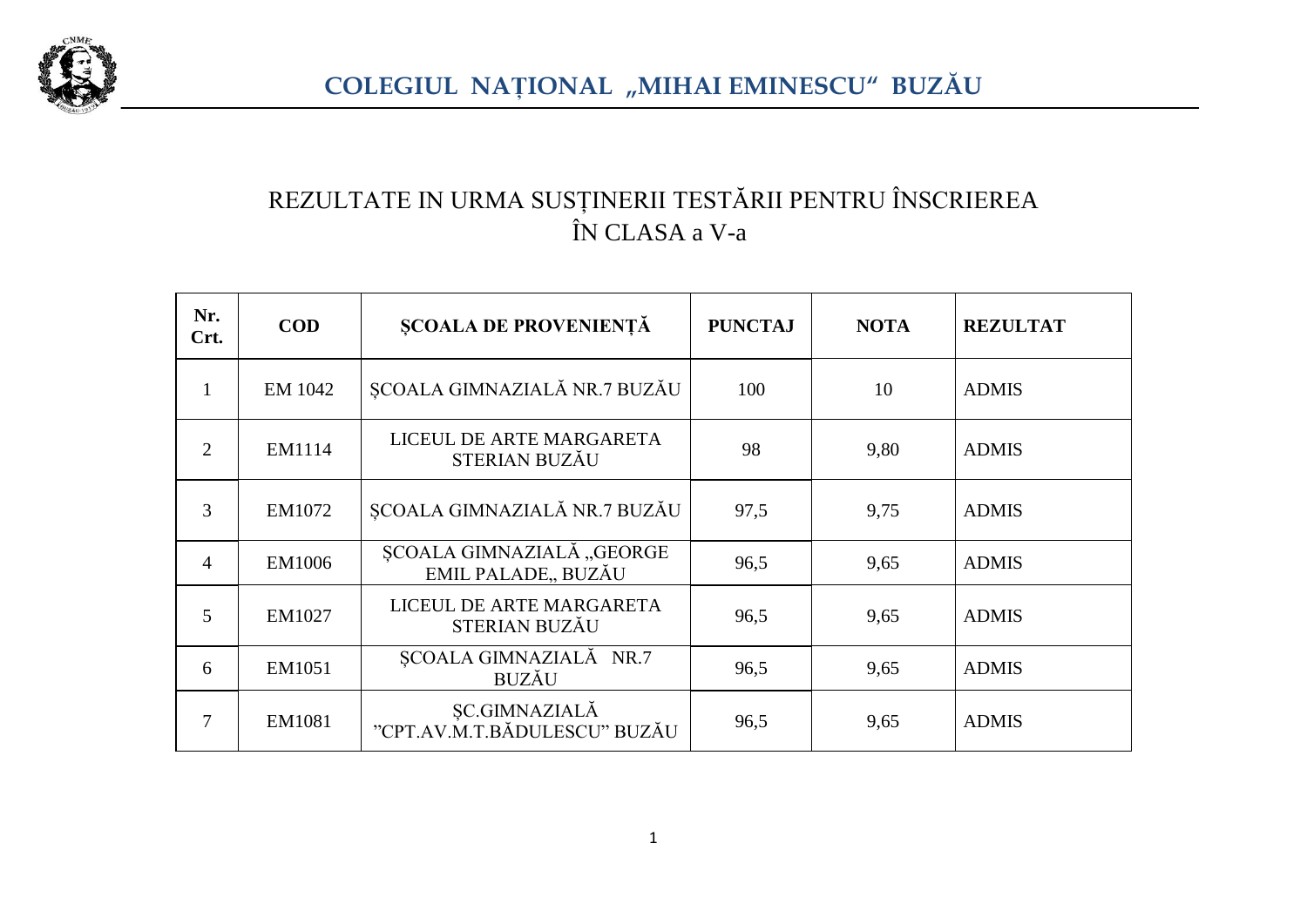

## COLEGIUL NAȚIONAL "MIHAI EMINESCU" BUZĂU

| 8  | EM1099        | SCOALA GIMNAZIALĂ NR.11<br><b>BUZĂU</b>              | 96,5 | 9,65 | <b>ADMIS</b> |
|----|---------------|------------------------------------------------------|------|------|--------------|
| 9  | <b>EM1108</b> | ŞC.GIMNAZIALĂ<br>"CPT.AV.M.T.BĂDULESCU" BUZĂU        | 95   | 9,50 | <b>ADMIS</b> |
| 10 | EM1045        | ȘCOALA GIMNAZIALĂ NR.11<br><b>BUZĂU</b>              | 94   | 9,40 | <b>ADMIS</b> |
| 11 | EM1009        | ŞC.GIMNAZIALĂ<br>"CPT.AV.M.T.BĂDULESCU" BUZĂU        | 91,5 | 9,15 | <b>ADMIS</b> |
| 12 | EM1060        | <b>ŞC.GIMNAZIALĂ</b><br>"CPT.AV.M.T.BĂDULESCU" BUZĂU | 90,5 | 9,05 | <b>ADMIS</b> |
| 13 | EM1069        | ȘCOALA GIMNAZIALĂ NR.11<br><b>BUZĂU</b>              | 89,5 | 8,95 | <b>ADMIS</b> |
| 14 | EM1096        | <b>SCOALA GIMNAZIALĂ NR.7 BUZĂU</b>                  | 89,5 | 8,95 | <b>ADMIS</b> |
| 15 | EM1003        | ȘCOALA GIMNAZIALĂ "GEORGE<br>EMIL PALADE,, BUZĂU     | 89   | 8,90 | <b>ADMIS</b> |
| 16 | <b>EM1078</b> | ȘCOALA GIMNAZIALĂ "DIONISIE<br>ROMANO" BUZĂU         | 87   | 8,70 | <b>ADMIS</b> |
| 17 | EM1066        | COLEGIUL NAȚIONAL PEDAGOGIC<br>"SPIRU C.HARET" BUZĂU | 84,5 | 8,45 | <b>ADMIS</b> |
| 18 | <b>EM1090</b> | ȘCOALA GIMNAZIALĂ "ION<br>CREANGĂ,, BUZĂU            | 82,5 | 8,25 | <b>ADMIS</b> |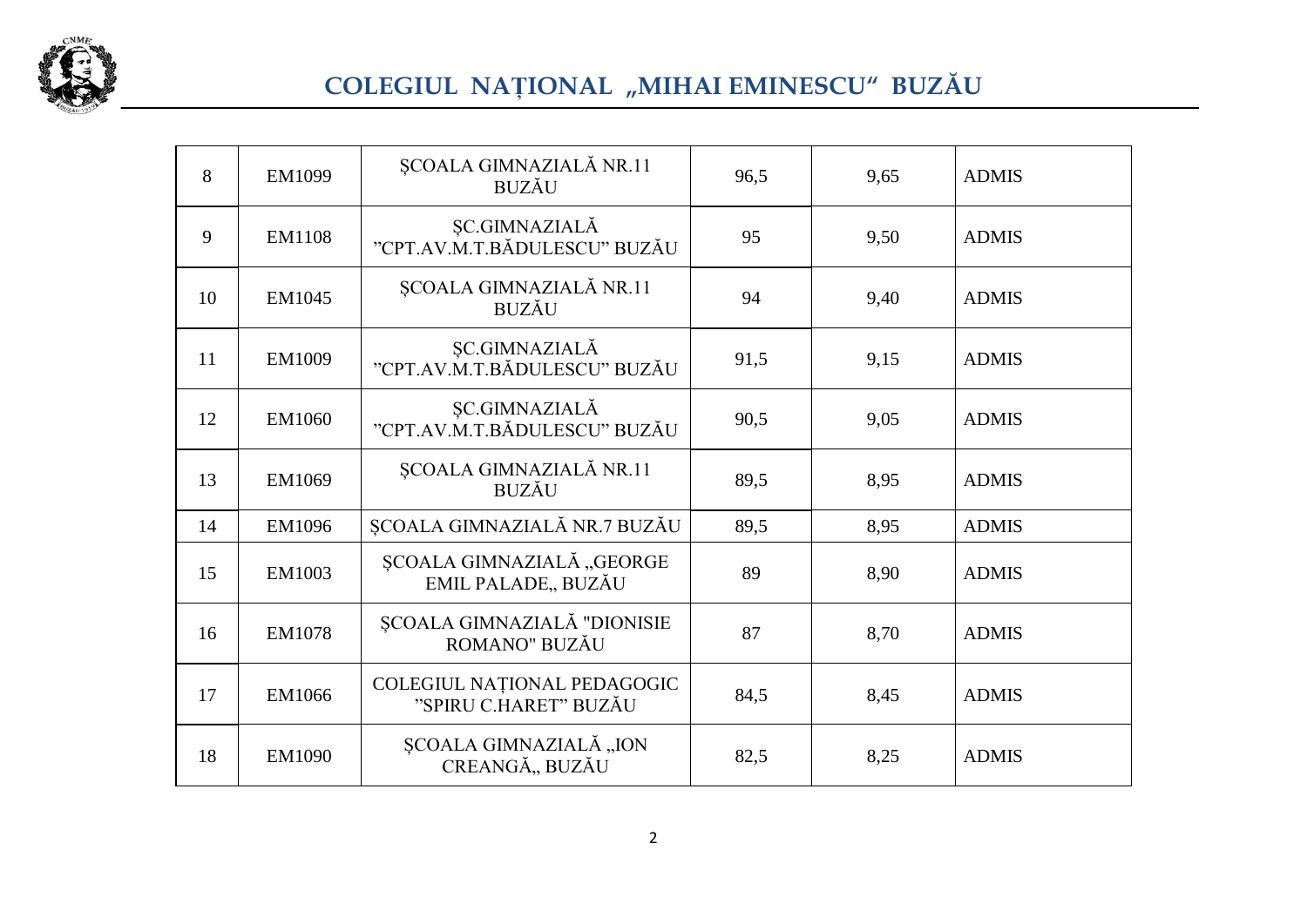

## COLEGIUL NAȚIONAL "MIHAI EMINESCU" BUZĂU

| 19 | EM1054        | ȘCOALA GIMNAZIALĂ NR.7 BUZĂU                         | 80,5 | 8,05 | <b>ADMIS</b>                                                        |
|----|---------------|------------------------------------------------------|------|------|---------------------------------------------------------------------|
| 20 | EM1075        | COLEGIUL NAȚIONAL PEDAGOGIC<br>"SPIRU C.HARET" BUZĂU | 80   | 8,00 | <b>ADMIS</b>                                                        |
| 21 | EM1102        | ȘCOALA PRIMARĂ MĂRĂCINENI                            | 78   | 7,80 | <b>ADMIS</b>                                                        |
| 22 | EM1120        | LICEUL TEHNOLOGIC SF. MUCENIC<br><b>SAVA BERCA</b>   | 78   | 7,80 | <b>ADMIS</b>                                                        |
| 23 | <b>EM1087</b> | ȘC.GIMNAZIALĂ "SF.APOSTOL<br>ANDREI" BUZĂU           | 77   | 7,70 | <b>ADMIS</b>                                                        |
| 24 | EM1126        | ȘCOALA GIMNAZIALĂ NR.7 BUZĂU                         | 75   | 7,50 | <b>ADMIS</b>                                                        |
| 25 | EM1001        | ȘCOALA GIMNAZIALĂ NR.11<br><b>BUZĂU</b>              | 71,5 | 7,15 | <b>ADMIS</b>                                                        |
| 26 | EM1012        | ȘCOALA GIMNAZIALĂ "GEORGE<br>EMIL PALADE,, BUZĂU     | 70   | 7,00 | <b>ADMIS SUB</b><br><b>REZERVA</b><br>APROBĂRII ISJ<br><b>BUZĂU</b> |
| 27 | EM1021        | ȘCOALA GIMNAZIALĂ GHERĂSENI                          | 70   | 7,00 | <b>ADMIS SUB</b><br><b>REZERVA</b><br>APROBĂRII ISJ<br><b>BUZĂU</b> |
| 28 | EM1123        | ȘCOALA GIMNAZIALĂ "GEORGE<br>EMIL PALADE,, BUZĂU     | 69,5 | 6,95 | <b>RESPINS</b>                                                      |